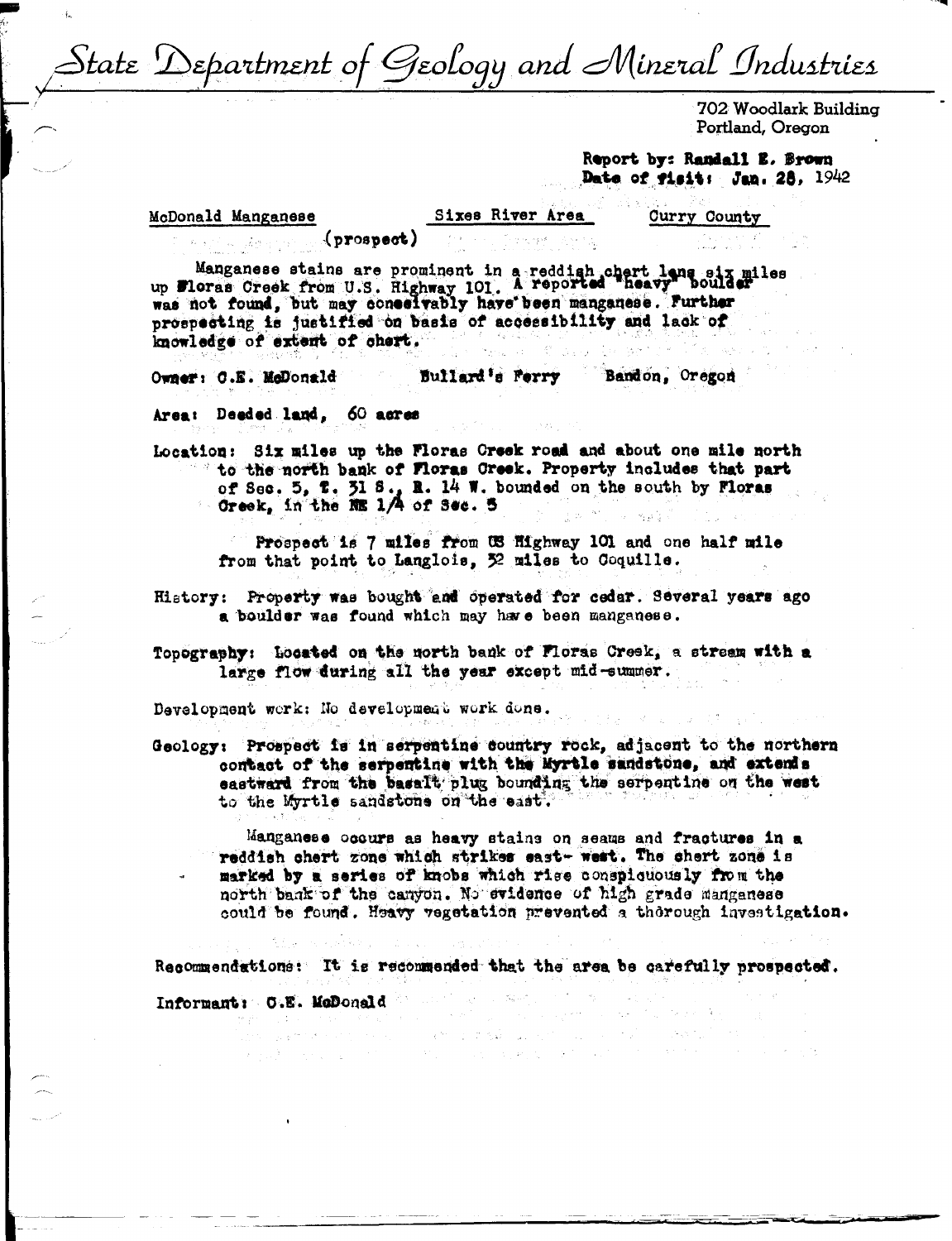State Department of Geology and Mineral Industries

702 Woodlark Building Portland, Oregon

Report by: Randall E. Brown Date of visit: **Feb. 12, 1942** 

## Roberts Manganese

## Sixes River Area **Ourry County**

Manganese oxides are exposed 1.5 miles northeast of Edson Butte near the South Pork of Plorae Oreek. The manganese occurs in a series of cherts which orop out around a small hill, in place. The chert lens in which the manganese occurs is continuous for more than 100 feet and averages about 3 feet thick. The grade of ore is below 40% except loca lly, **and** is highly siliceous. The deposit is located near an old logging road which would require rebuilding for 5 miles to permit operation.

Owner: Lee J. Roberts Langloie, Oregon

**Area:** Deeded land

Location: Located two miles beyond the end of the Floras Greek road in the NW  $1/4$  of Sec. 13, T. 31'S., R. 14 W. a half mile southwest of the South Fork of **Floras** Creek.

Deposit is 12 miles from UB Highway 101 at a point 1/2 mile south of Langlois, and 32 miles south of Coquille, the nearest railhead.

- History: Property was recently leased to Toy L. Young, mining operator from Oakland, Oaliforn1a, and at present is be 1ng opened **tap** to expose the manganese sone with intent *ot* stockpiling the ore.
- Topography: Deposit is exposed on the south side of a small hill, about 50 feet above the base of the hill and 30 feet from the top. The talus slope below the expoeve oontaine considerable **manganese**  boulders. Slope is downhill to the end of the Floras Oreek road. Deposit is in cutover land, in moderately rugged country, at an altitude of 1,000 feet.
- Development: Deposit is exposed over a distance of 100 feet and from 5 to 10 feet vertically. The manganese zone is terminated on either end by the ends of the hill. No work has been done to **determine** the depth *ot* the manganese zone.
- Geology: The oountry rook, according to Diller, is basalt. It oovering the area designated by Diller, the ridge containing the manganese ie surrounded by the basalt. **However,** it 1a believed that the deposit lies on the northern eige of the basalt plug. The rock cropping out **above** and below the chert zone ie Myrtle sandstone. The manganese occurs in a red chert lens which constitutes the basal member of a series of cherts resting on sandstone bedrock.